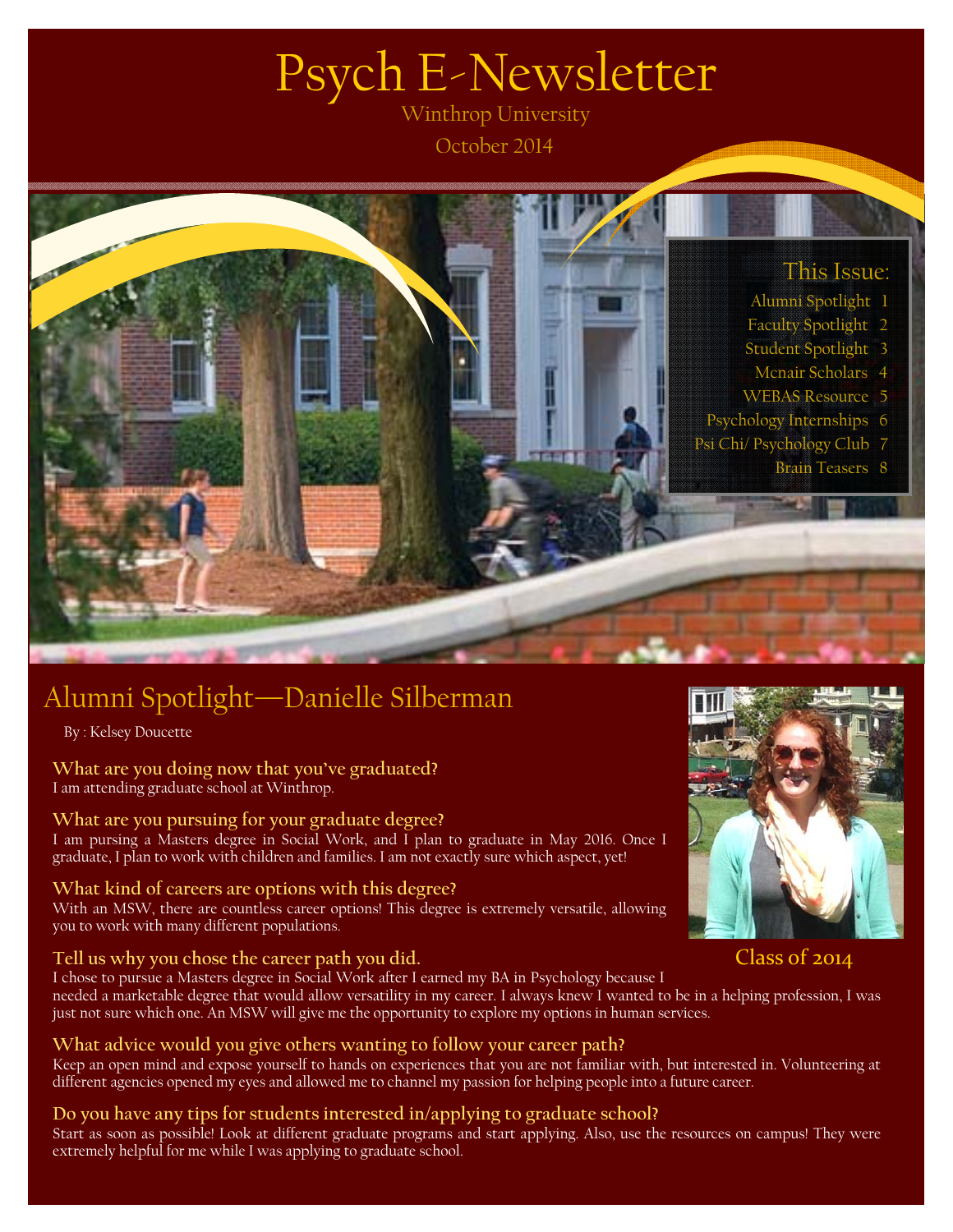### Faculty Spotlight

By: Kelsey Doucette

**I recently had the opportunity to sit down with Dr. Brown and talk about her life and who she is as a person. This is what I learned.** 

#### **How did you get interested in Psychology initially?**

When Dr. Brown was younger, her mother worked as a pediatric nurse. She spent a lot of time helping out in the hospital and soon found that she enjoyed being around the babies. Originally, she wanted to go to medical school to be a perinatologist. However, she found out about developmental psychology and did her undergraduate degree in psychology at University of Massachusetts Amhurst.

**What was your most interesting class in college and why?** 

This sparked an interest in Dr. Brown. She mentioned finding her developmental psychology class, infancy class, and African American studies class interesting.

#### **What classes do you teach here at Winthrop?**

Although Dr. Brown's classes taught changes from semester to semester, she is currently teaching introduction to psychology, developmental psychology, racial and cultural identity, and HMXP. She is hoping to introduce a parenting and infancy class to Winthrop in the future.

#### **Are you currently doing any research or projects?**

Dr. Brown is currently working on a program for young parents at Winthrop. She is conducting interviews with young women and men who are seeking support and discussion on the challenges of being a young parent. She hopes to start a student support group to give these young parents a place to communicate with people going through the same thing. She also works with Early Headstart and Headstart, primarily with family engagement. This program focuses on a child's life holistically to make sure they are properly prepared for school.

**We know you love spending time with your students, but what do you like to do outside of teaching in your free time?** 

Dr. Brown has a 10 year old son, Jaxson, with whom she spends a lot of her time.



#### Fun Facts:

- 1. Dr. Brown is a cradle to grave Catholic.
- 2. She was involved in competitive ballroom dancing.
- 3. To relieve stress in graduate school, she took up body building, and got quite good at it!

She and Jaxson love watching a good movie with popcorn and, of course, their dog Charlie Brown! She is also involved in a mother's group in Charlotte, the South Charlotte Jack and Jill of America Inc., which focuses on showing their children the variety in life. The group often gets together and takes their children to the court house, the white water center, etiquette classes, service learning activities, and skiing! Additionally, Dr. Brown is part of a monthly book club that gives her a much needed break from reading papers!

#### **Why did you end up settling here at Winthrop? What is your favorite thing about Winthrop?**

Dr. Brown moved from California to North Carolina because of the mix of weather! She was given an opportunity to work at Winthrop and took it because of the huge sense of community…and the students! She feels gifted with students that are seeking guidance and loves to help anyone in need!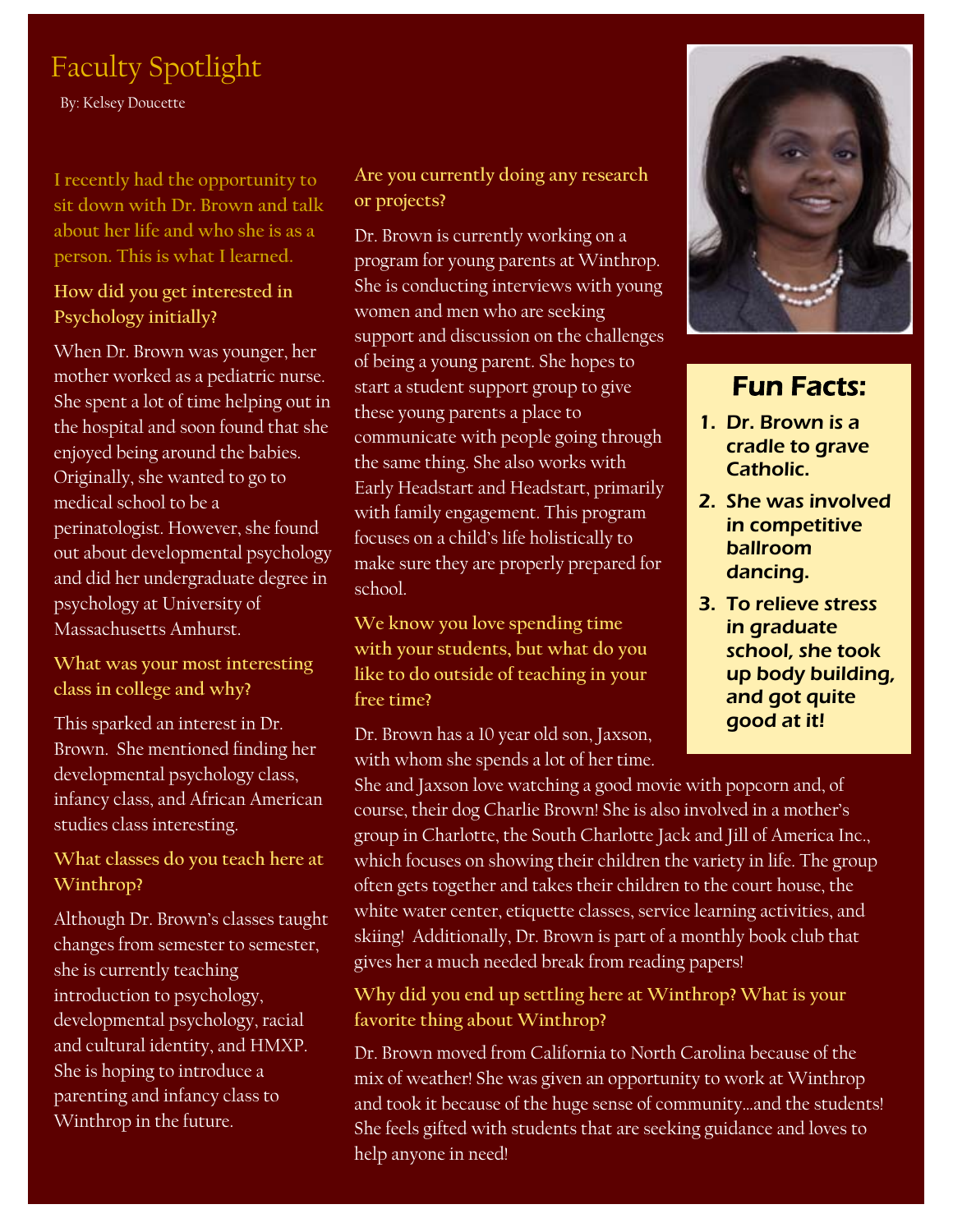## Student Spotlight—**Evelyn Demartelaere**

By: Thomas Edwards

Your time as an undergraduate is not only about developing as a person but also about choosing your desired field of study. What we decide to major in and eventually do for a profession can, and often does, change in our undergraduate career.

One such student, senior Evelyn Demartelaere, was led by her minor in Psychology to make the switch to a Psychology major last summer. There was no "too late" for her to declare a major that she found truly inspiring.

Originally from Fort Mill, attending Winthrop allowed her to stay close to her friends and, most of all, family. She wants to use her undergraduate studies to pursue a career as a health psychologist, working with either children or the elderly. I asked her a few questions, and she responded below.

**When did you decide to major in psychology?** 

I actually just changed my major to psychology. It was my minor, but I decided to make it my major this past summer.

**What areas within psychology interest you?** 

The main area of psychology that interests me the most is health psychology, but I do find abnormal, racial ethnic identity development, and social psychology particularly fascinating.

**How do you think your classes now will prepare you for your future career?** 

I think my classes have given me the stepping stones to have a successful career. They have given me the tools and knowledge to succeed, but I believe that it is the tough hands-on experience that will truly help me have a successful career.

**Have you done any specific volunteer or internship work in psychology?** 

I have not yet volunteered or had an internship in the field of psychology. When the opportunity presents itself, I will definitely participate!

**Ok, you have to choose one or the other, not both! Nature or Nuture?** 

Nurture, I believe, has a huge impact on people since people can be taught to fear things that may not be a real threat, such as other groups of people. Even though they aren't really dangerous, people may be fearful of them because they were raised to fear them.

**Any faculty members you would like to give a shout out to?** 

It would have to be my advisor, Dr. Brown. I had her for developmental psychology and racial, ethnic, identity development. She is an excellent professor, and she is one of the reasons I chose psychology as my minor to begin with. Now I'm really happy to have it as my major!

**We welcome Evelyn as a Psychology major and offer our resources to her professional pursuits!**



**"Nurture, I believe, has a huge impact on people since people can be taught to fear things that may not be a real threat, such as other groups of people."**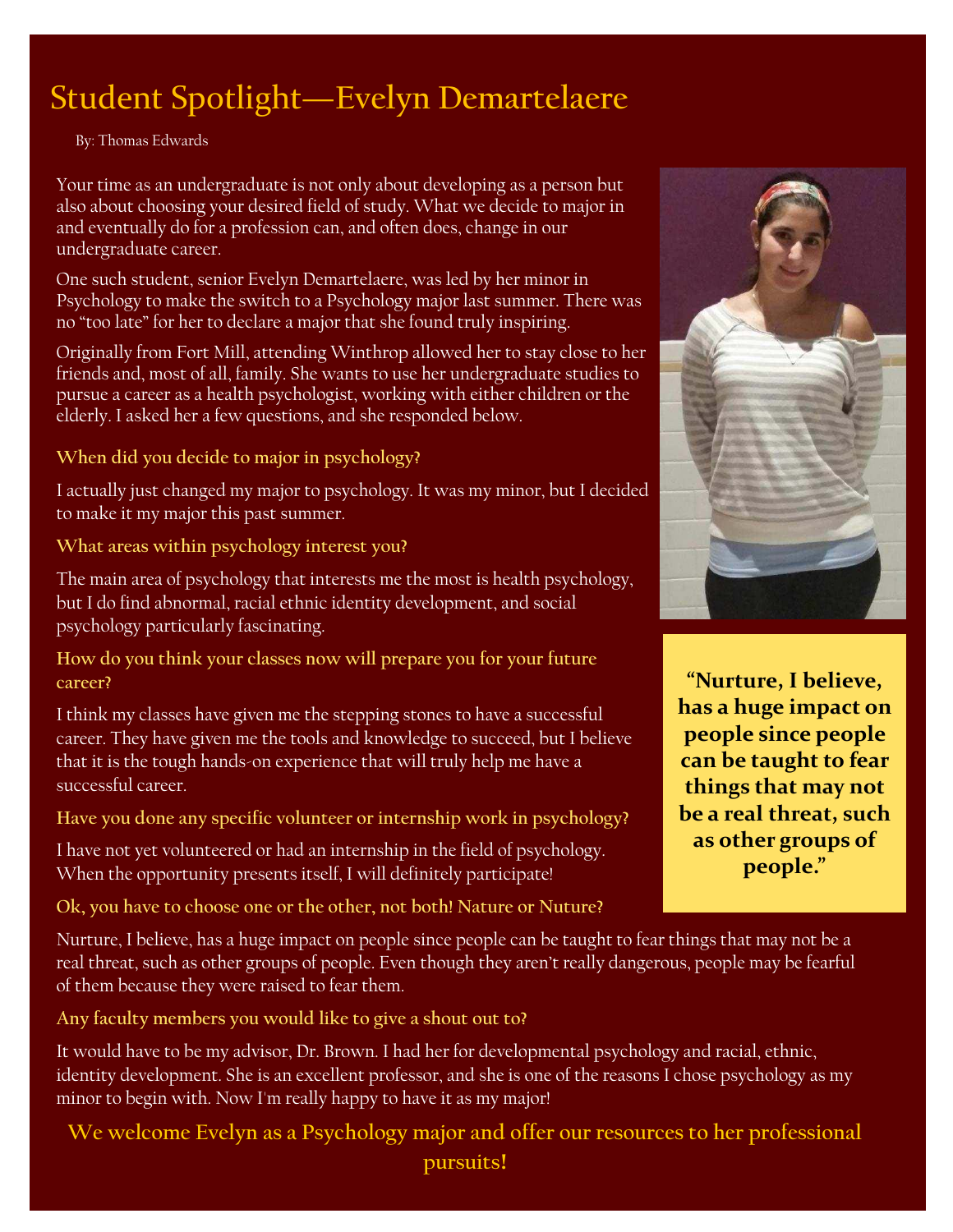

#### **McNair Scholars**  By: Kelsey Doucette

The McNair Scholars Program is an opportunity for first generation, low-income, and underrepresented undergraduate students who are interested in pursuing a Ph.D. to obtain research experience and financial support through the graduate admissions process.

Winthrop offers students summer research experiences, workshops, GRE and graduate school application preparation, and the chance to travel and present research. This program is made possible by a five year renewable TRiO grant from the U.S. Department of Education.

Each year 30 students are selected to participate in the program.

If you are interested in applying, visit

http://www2.winthrop.edu/ mcnair or contact the director of the program Dr. Fortner-Wood at fortner@winthrop.edu.

#### **Applications are due October 24**

## **Why Apply?**

- **\$2600 stipend for completed summer research internship**
- **Supervised summer research experience**
- **Room and board during summer research**
- **Faculty and graduate student mentoring**
- **GRE preparation materials, instruction, and GRE fee waiver**
- **Graduate school advice and support through the application process**
- **National fee waivers and fellowships**
- **Travel to present research, visit & interview at graduate programs**
- **Recognition events and special lectures**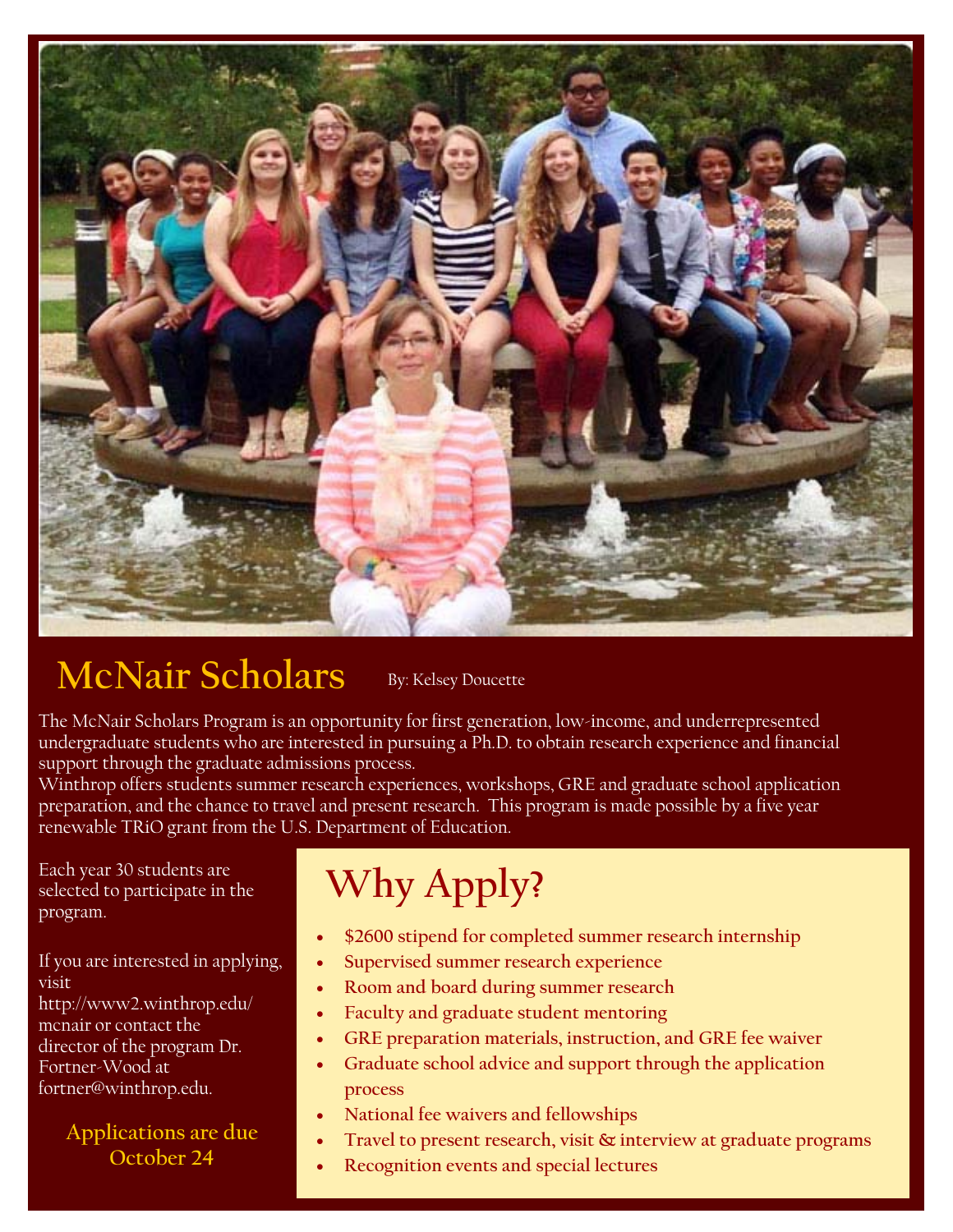## WEBAS By: Chandler Cox

The Psychology Department's best kept secret is WEBAS: Web-Based Academic Support for Winthrop Psychology Majors. WEBAS is an online database with all the tools necessary to be a successful psychology student. Included in this database are study tips, review materials, APA checklists, information on academic internships in psychology and much more, all written by Winthrop professors in the psychology department! WEBAS also includes a course catalog for psychology majors and a degree checklist to prepare you for course selection before you even meet with your faculty advisor. WEBAS also has advice for applying to graduate



programs in psychology and where you can sign up to take the GRE (Graduate Record Exam). Here you can also find resources to improve your resume and cover letter to help you land your first big job as a psychology student!

## **Topics in WebAS**

- Success in College
- Reminders About What You Learned In PSYC 101
- Reminders About What You Learned In PSYC 301/302
- Success In Upper Level Courses
- How To Write Papers For Psychology Classes
- How To Use (And Not Use) The Internet For Course Assignments
- Becoming A Critical Reader of Popular Press and Media Stories Involving Psychology
- Where to Find Credible Information on the Web
- Science And Pseudoscience In Psychology
- Becoming A Critical Reader Of Psychology Articles.
- How To Prepare An Oral Presentation For A Psychology Class
- The Use And Misuse Of PowerPoint For Oral **Presentations**
- Resources For Undergraduate Research
- Resources for Personal Productivity, Wellness, and **Effectiveness**
- Academic Honesty And Ethical Behavior In Psychology
- Internships, Volunteerism and Service Learning
- Advising, Course Selection, Registration
- Careers In Psychology and Human Services
- Marketing Yourself to Employers
- Graduate School
- Blogs for Psychology Majors



Do We Really Have A Sixth Sens

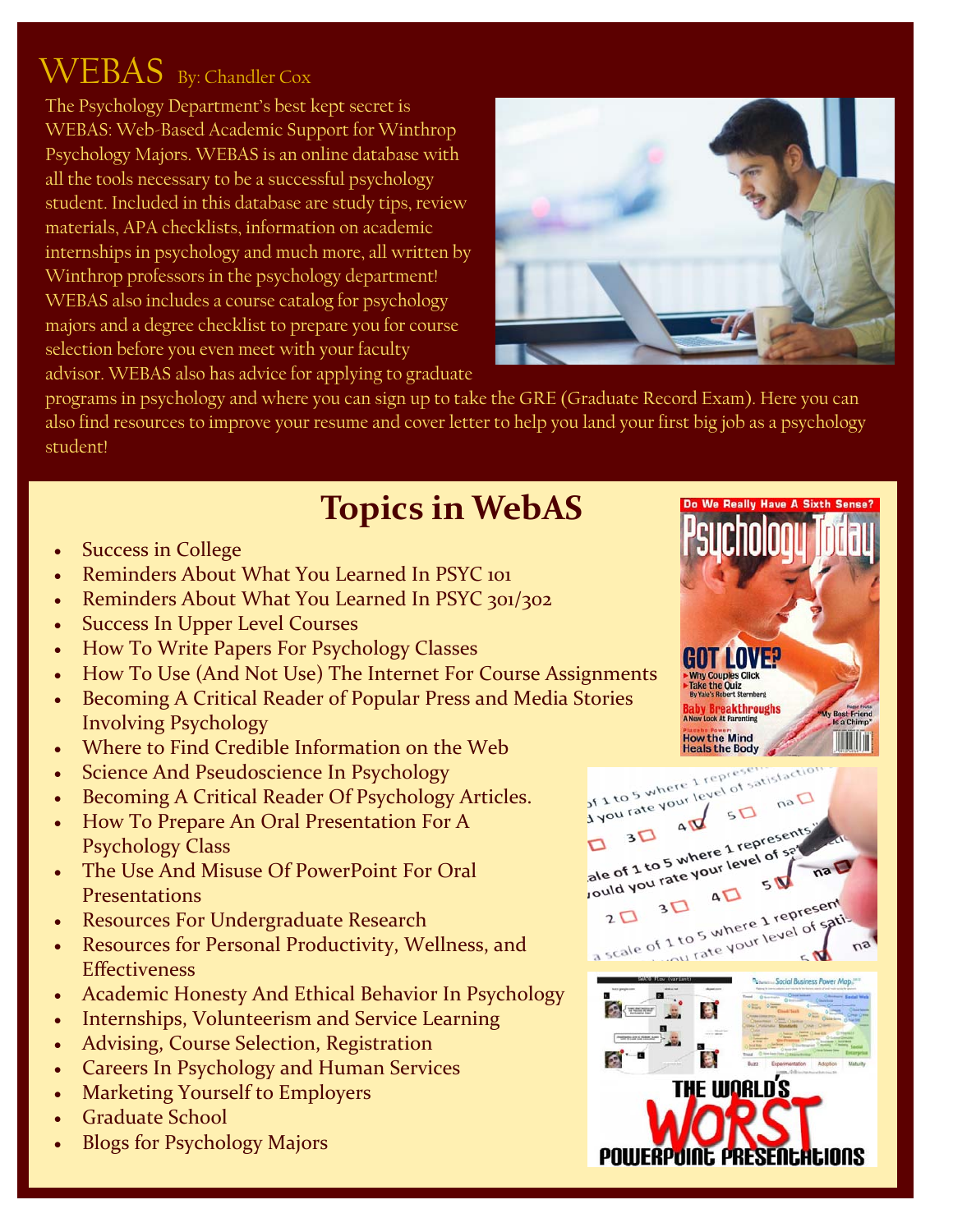## Psychology Internships

Psyc 463, Academic Internships in Psychology, is a wonderful way to explore real world psychology while also earning credit toward graduation. An internship is one of three possible options for completing the senior capstone course requirement. Here is a partial list of places students have completed internships.



**Children's Attention Home**: Abused and / or neglected children up to age 17 are housed, schooled, and protected until they can be paced in foster homes.

**Hospice Community Care:** Intern works with a number of counselors and psychologists in individual, family, or group activities aimed at helping survivors and caretakers of terminally ill patients.

**Sexual Assault Resource Center (Safe Passage)**: In-patient temporary housing and counseling (family, Group, and individual) for sexually abused individuals and their minor children.

**York Catawba Mental Health, Adult Center**: Intern works with counselors and social workers on various skills learning activities, including social interactions, communication, Activities of Daily Living. Patients in this site typically present with serious clinical and mental disorders.

**York County Board of Disabilities**: Work with youth and adults with mental retardation or other forms of disability under the supervision of a school psychologist or a related professional.

**Carolina Pediatric Therapy**: Work with children with various disabilities under the supervision of occupational and speech therapists;



**Lancaster Mental Health, Adult**: Intern works under supervision of a counselor with adult clients with severe mental disorders in skills training activities and projects; Intern may also do individual research projects.



**Lancaster Mental Health, Child**: Intern works with a school counselor supervisor in outpatient facility or in schools with troubled children, their family and their teachers.

**Piedmont Medical Systems (Behavioral Medicine Unit)**: Interns works with psychologists, counselors, social workers, and nurses in a modern psychiatric ward with adult and adolescent psychiatric patients.

**New Hope Carolina**: Work with behaviorally, emotionally, and mentally troubled adolescents. Some of what an intern may be asked to do are conducting group therapy of different kinds, individual therapy, training students one on one, engage in

research, and be a liaison in inter -institutional interactions.

**Springs Recovery Place**: Intern works with professional counselors to help outpatient and inpatient clients recover from alcohol and substance abuse and dependency.

**For additional information or to apply for an internship, contact Dr. Nelson.**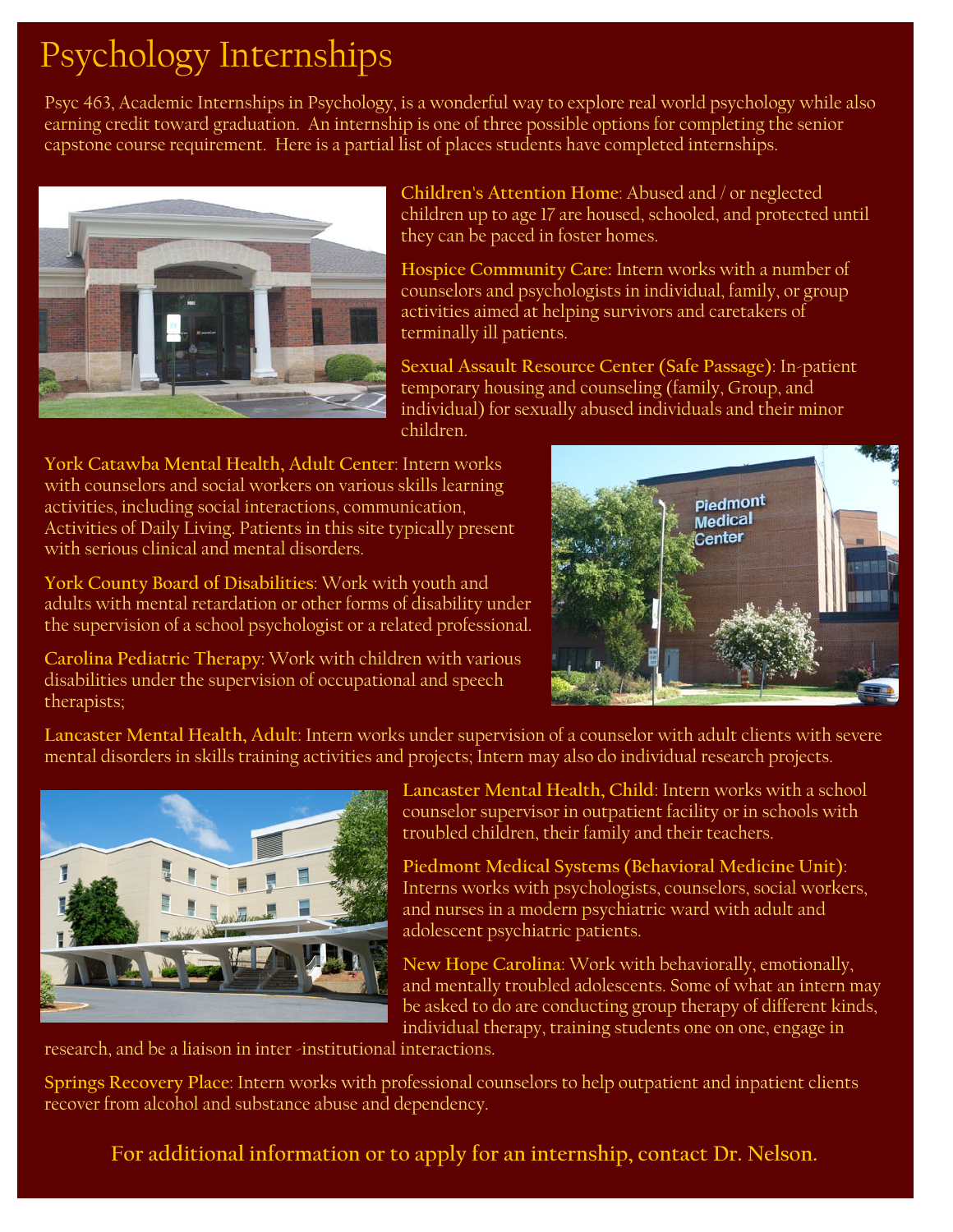## Psychology Club and Psi Chi By: Chandler Cox



**The Psychology Club and Psi Chi are now accepting new members!** 

Anyone interested in the field of psychology is eligible to join the Psychology Club. 'Psych Club' usually meets once monthly during common time. Members of Psych Club have performed volunteer service, held trivia games (with prizes!) and even held a movie night in the past. Students can also discuss advancements in the field with other students and current faculty. Members are accepted all year long, and you don't have to be a psychology major to join. There is a one-time fee upon joining the club. While the first meeting hasn't been announced yet, announcements are generally dispersed over the student listserv and the bulletin boards on Kinard's first floor. This year's President is Sara Tennant.



Psi Chi is an international honor society for psychology majors high in academic achievement. Students with GPA eligibility are contacted via email with the application information. Selected students are invited to apply for membership once in the fall and then again in the spring. There is a one-time fee due at the time of application. Psi Chi meets with the Psych Club, usually once a month.

**Interested students can contact the faculty advisor, Dr. Reiland (reilands@wintrhop.edu) for an application. Some applications will also be posted on the bulletin board outside of Kinard 135.**